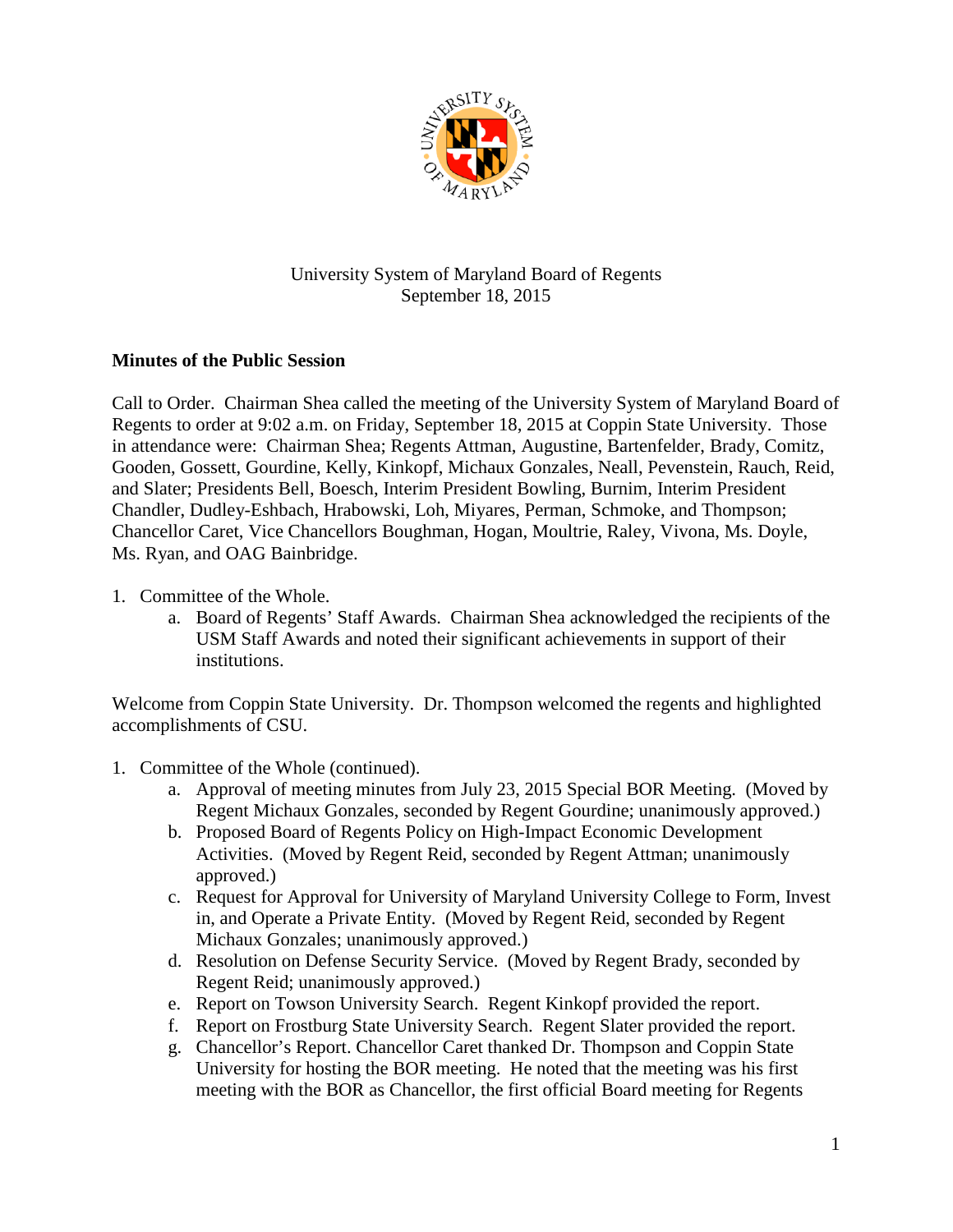Sydney Comitz**,** Bobby Neall, and Bob Pevenstein and the first BOR meeting for Coppin State University's new President, Dr. Maria Thompson.

The Chancellor highlighted some of the progress at Coppin State University in the past few months and mentioned a number of the numerous achievements at USM institutions and by USM presidents, faculty and staff.

Chancellor Caret reported that work on USM's FY 2017 budget is still in the preliminary stages with meetings with Governor Hogan and his staff, members of the legislature, and professionals from the Department of Budget and Management to discuss USM's budget for FY 2017. He stressed that USM is committed to keeping USM priorities aligned with state priorities, supporting the USM strategic plan, and maintaining the USM as a funding priority.

The Chancellor announced that PJ Hogan, vice chancellor for government relations, is leaving USM at the end of September 29, 2015 after serving for eight years as one of USM's strongest and most effective advocates. PJ will be joining Cornerstone Government Affairs, a public affairs firm specializing in government relations and lobbying.

Finally, Chancellor Caret reported on his two-tiered agenda in the coming months which includes a statewide "listening tour to meet with several of USM's external stakeholders, including business leaders, educators, government officials, advocacy organizations, and others to elicit opinions and perspectives as to USM's strengths, challenges, and opportunities. The tour will also give the Chancellor the chance to "tell and sell" the USM story, generating a stronger broad-based understanding of and support for—the USM and its mission. In addition to the bus tour, the Chancellor will be meeting with key internal constituencies with daylong visits to each campus in the months ahead. These meetings will focus on making progress on the USM agenda and provide the opportunity to learn more about each institution's initiatives, activities, partnerships, and areas of emphasis going forward.

The Chancellor also reported that he held a daylong retreat with his Direct Reports and has similar retreats scheduled with the Council of University System Presidents and the members of the BOR. The BOR retreat will focus on a wide range of issues: the USM budget, affordability, analytics, Effectiveness & Efficiency (E&E), collaboration, etc. These external and internal meetings are part of a comprehensive process, providing information needed for a coherent assessment of where the USM stands, establishing a "baseline" to determine where to best add focus to advance USM priorities, especially the completion agenda, USM's economic impact, and leveraging "system-ness" as a major source of strength.

Chancellor Caret closed his remarks by noting that later that afternoon Towson University will celebrate the life and legacy of President Emerita Dr. Maravene Loeschke at SECU Arena. She received both her bachelor's and master's degrees from Towson and spent more than three decades at TU as an educator and dean, and spent her last three years as president of her beloved institution.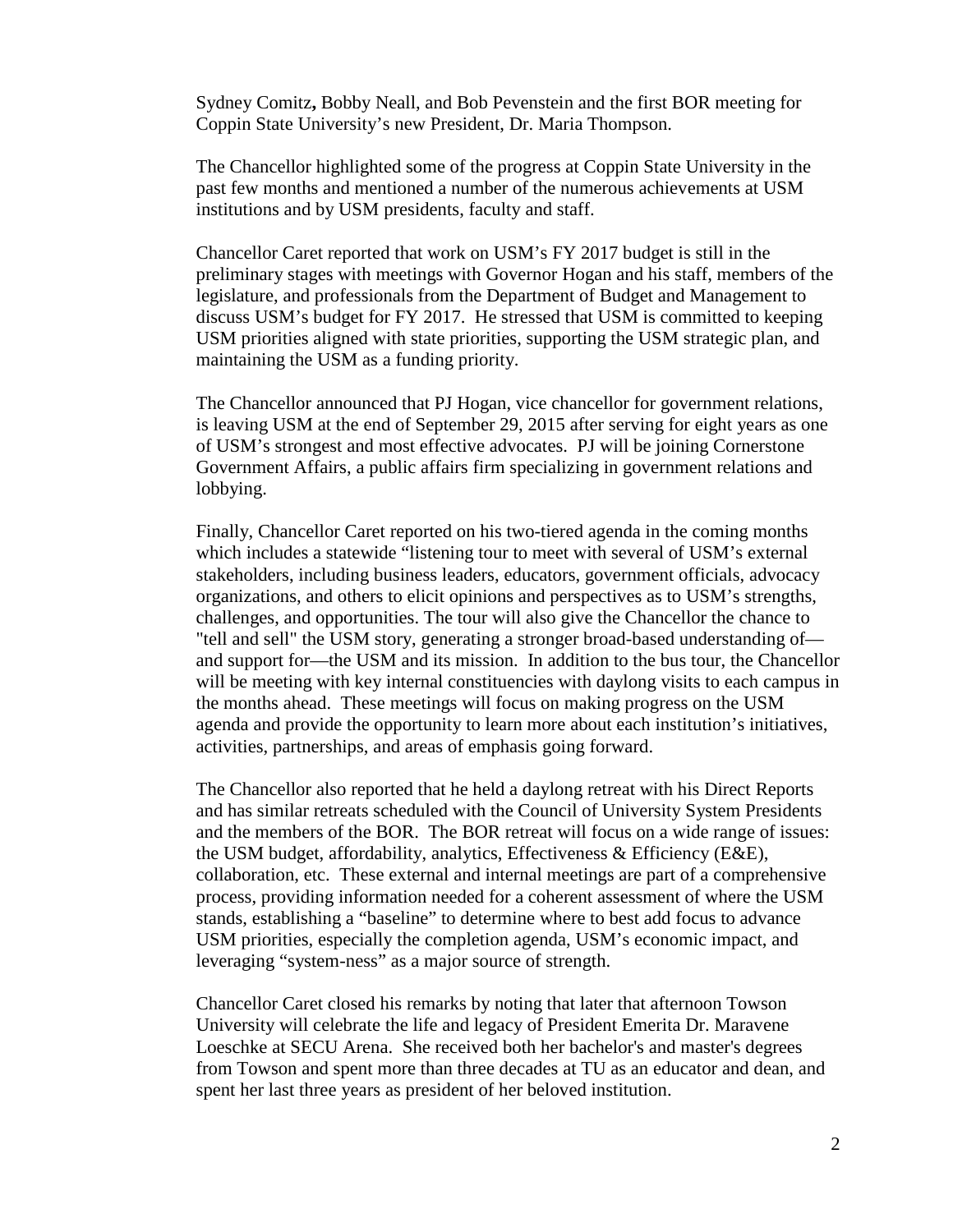## 2. Report of Councils.

- a. University System of Maryland Student Council. Mr. Wallace reported on the activities of the USM Student Council discussion items and initiatives included ways to streamline council news and information, collaborative efforts between other executive departments, explaining the meaning of diversity to campuses and learning the unique challenges each campus may face, working with officials within the USM and its institutions to re-examine how financial literacy and wellness are infused into higher education curricula, remaining abreast of policy developments underway that may affect FAFSA's process for applying for federal aid and the proposed legislation on anti-hazing which could place additional regulations on USM institutions. In addition, the USMSC is examining current practices in grading throughout the system and they discussed collaborative efforts between the student council and the staff/faculty council.
- b. Council of University System Staff. Ms. Wimbish provided the report of the Council. The current work of the council includes completion of the latest edition of the CUSS Quarterly, earlier nomination process for the Board of Regents awards to allow additional time for institutions to identify nominees, creation of an Archive Workgroup and a Succession Planning Workgroup, and election of officers. The council also distributed a survey on the state of shared governance (for staff) on September 4, 2015.
- c. Council of University System Faculty. Dr. Bryant provided the report of the Council. Recent activities of the Council included a meeting of the Executive Committee with Chancellor Caret. The Council looks forward to further collaboration with USM on the E&E 2.0 initiative; special areas of interest include exploring new faculty retirement programs, redesigned courses and differential tuition. For the coming year, the Council will continue to focus on ways to improve shared governance, strategies to increase faculty participation in the BOR faculty awards, monitoring DBM's wellness program and implementing a legislative agenda.
- d. Council of University System Presidents. President Dudley-Eshbach provided the report of the Council. The Council met three times since the last BOR meeting. Many issues were discussed at these meetings, including updates on the state operating and capital budgets, status report on the Coalition Case, the BOR policy on student debt, increasing need based aid and the issue of award displacement, planning for Fall CUSP retreat, the goals, objectives and strategies of the new Chancellor and the presidents, proposed policy on High Impact Economic Development Activities, the Chancellor's institutional visits and institutional and system emergency response and communication strategies.
- 3. Committee on Finance. Regent Pevenstein provided the report of the committee.
	- a. Approval of meeting minutes from September 10, 2015 Public and Closed Sessions. (Moved by Regent Pevenstein, seconded by Regent Brady; unanimously approved.)
	- b. Resolution on Reimbursement of System Cash Balances Spent on Revenue Bondauthorized Projects. (Moved by Regent Pevenstein, seconded by Regent Gossett; unanimously approved.)